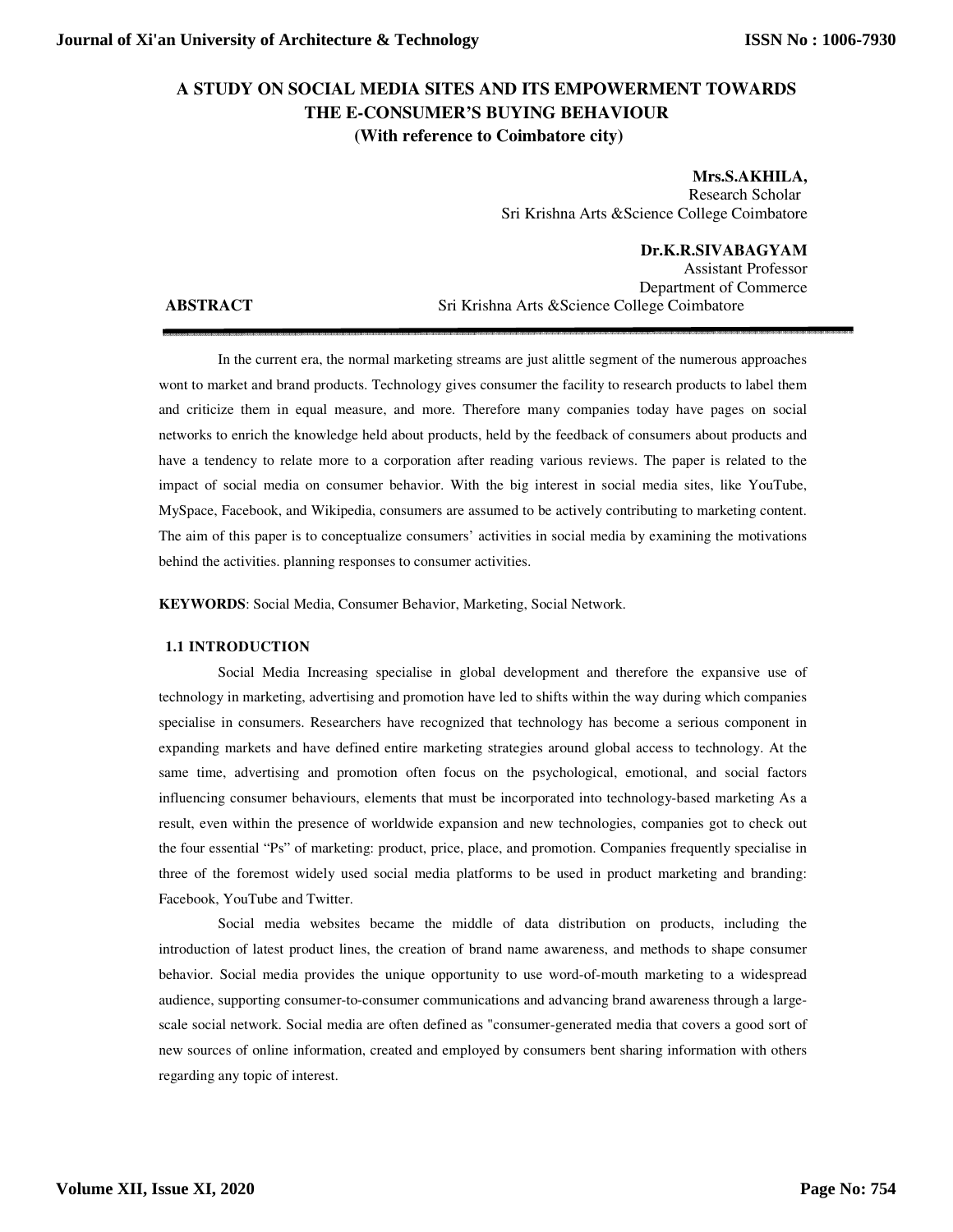Social networking sites like Facebook have provided a replacement way of introducing brandrelated content and creating exchanges with consumers by generating consumer interactions. Consumers are now encouraged to interact with brands, share information with other consumers and create their content that reflects their brand preferences. The more consumers are engaged during this process, the more likely they're to encourage others to explore specific brands. In understanding the role that social networks play in branding, it is important to recognize the views of businesses about the branding and marketing processes, their desire to create consumer engagement, and thus the impacts of social networks on influencing consumer purchasing decision-making.

In recent years the web environment is viewed by users from a replacement perspective, during a commercial way. Its development and therefore the emergence of online stores have turned users into consumers. Also the foremost important role of social media has changed the way of how consumers and marketers communicate. Consumers also are influenced by other psychosocial characteristics like: income, purchase motivation, company presentation, company or brand's presence on social networks, demographic variable (age, sex, income etc. In this paper we study the influence of social networks on the choice to get within the online users.

#### **1.2 REVIEW OF LITERATURE**

A review of literature helps the researchers to have a first-hand knowledge about the parallel work done by others. In order to have a comprehensive understanding of the proposed study, the following research studies have been reviewed.

Alba and Hutchwison  $(1997)^1$  believed that price sensitivity would be lower in online than in traditional outlets when the non-price attributes or quality attributes are of greater importance. When the products are relatively comparable, the price, of course, will play a greater role.

Han et al. (1998)<sup>2</sup> pointed out that a high consumer orientation should lead to more intensive adoption of e-business initiative in communication processes. Likewise, a customer-oriented business is more likely to focus efforts and resources to satisfy customer needs and to adopt a proactive disposition toward innovation that facilitate efficient customer transactions and robust customer relationship.

**Woodard (1999)**<sup>3</sup> **,** in his work, "*Women Execs Embrace Web Purchasing",* made a study in consumer behaviour among women in US by the National Foundation of Women Business Owners found that 57% of women business owners, who used the Internet, had purchased online, compared to 40% of female employees who used the Internet had purchased online. Women contributed more than \$ 3.6 trillion in revenues from their purchases online. Also, 30% of women business owners/executives, compared to 23% of other working women, had ordered from a catalogue.

-

<sup>1</sup> Alba, J and Hutchwison, W. (1997). "Dimension of consumer expertise", Journal of Consumer Research, 13(4), 411-454.

<sup>2</sup> Han, Join, K., Namwon Kim and Rajendra K. Srivastava. (1998). "Market orientation and organizational performance: Is innovation a missing ling?" Journal of Marketing 62, 30-45.

<sup>3</sup> Woodard, K. (1999), Women Execs Embrace Web Purchasing. In Cincinnati Business Courier. Retrieved on March 14, 2000.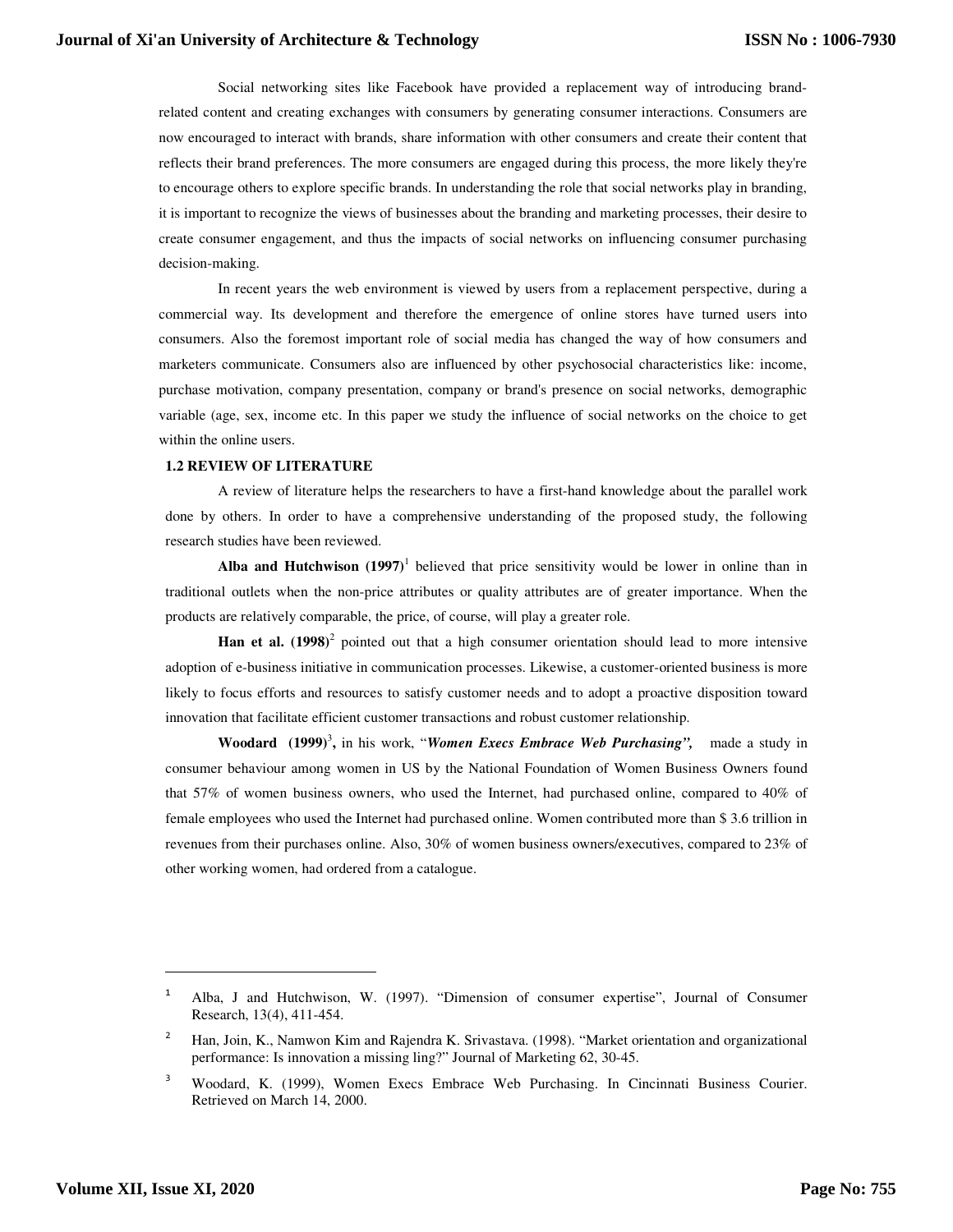Ariely and Carmon (2000)<sup>4</sup> reported that a crucial part of the purchasing experience occurs at the end of the process of purchase, where critical factors influence one's likelihood of returning to the same site. This argument would contend that the fulfillment aspect of the purchase process might play a greater role than the level of information provided or the amount of choice that is available to the consumer on the website.

Lynch and Ariely (2000)<sup>5</sup> showed that lowering buyers' search cost for information on product quality is conductive to lowering buyers' price sensitivity when products are differentiated. Such efforts serve to highlight sellers' need to adapt to changes in buyers' information search and buying behaviour as a consequence of changes occurring in the buying environment.

**Sumit Chaturvedi and Dr.Sachin Gupta (2014)**<sup>6</sup> in their study 'Effect of Social Media on online shopping behavior of apparels in Jaipur City-An Analytical view" concluded that online marketing through social media is gaining popularity among the people specially the younger generation but in today's scenario to gain popularity among all age groups social media marketing will have to cover a longer distance. People have hesitations in using online purchasing due to security concerns, delays in product delivery along with price & quality concerns. More-over people are hesitant to adapt to newer technology.

Christina Chung and Alexander Muk(2017)<sup>7</sup>in their study 'Online shopper's Social Media Usage and Shopping Behaviour" concluded that active interaction and useful information on social media create positive perception towards products messages in Social media websites. Providing proper responses to the consumers and the instant feedback given by the online shoppers is a key to Social Media Channel.

## **1.3 STATEMENT OF THE PROBLEM**

 Social media have provided new opportunities to consumers to interact in social interaction on the web . Consumers use social media, like online communities, to get content and to network with other users. The study of social media also can identify the benefits to be gained by business. Businesses see enormous opportunities and are wanting to tap into the trend, whereas consumers are replace to the middle within the business world due to social media. There are many studies explaining reasons to tap into social media and to assist companies to realize a far better position within the transition; yet a couple of intends to review from the perspective of consumers. This research study hopes to get the effectiveness of social media as a marketing tool for companies and the way the effectiveness of social media are often realised. Hence, it is necessary to study the behaviour of the consumers through social media sites which empower them to proceed to purchase online.

-

<sup>4</sup> Ariely, D., and Carmon, Z. (2000). "Gestalt characteristics of experiences: The dejoiningfeatness of summarized events," Journal of Behavioural Decision Making, 13(2), 191-201.

<sup>5</sup> Lynch, J.G and Ariely, D. (2000). "Wine online: search cost affect competition on price. Quality and Distribution". Marketing Science. 19(1), 83-103.

<sup>&</sup>lt;sup>6</sup>Chaturvedi, Dr. Sumit and Gupta, Dr. Sachin(2014), Effect of Social Media on Online Shopping Behaviour of Apparels in Jaipur City- an Analytical Review (March 2014). Volume II,Issue-VII, ISSN 2319-250X

<sup>&</sup>lt;sup>7</sup>Christina Chung and Alexander Muk (2017) Online shopper's Social Media Usage and Shopping Behaviour"Print ISBN978-3-319-50006-5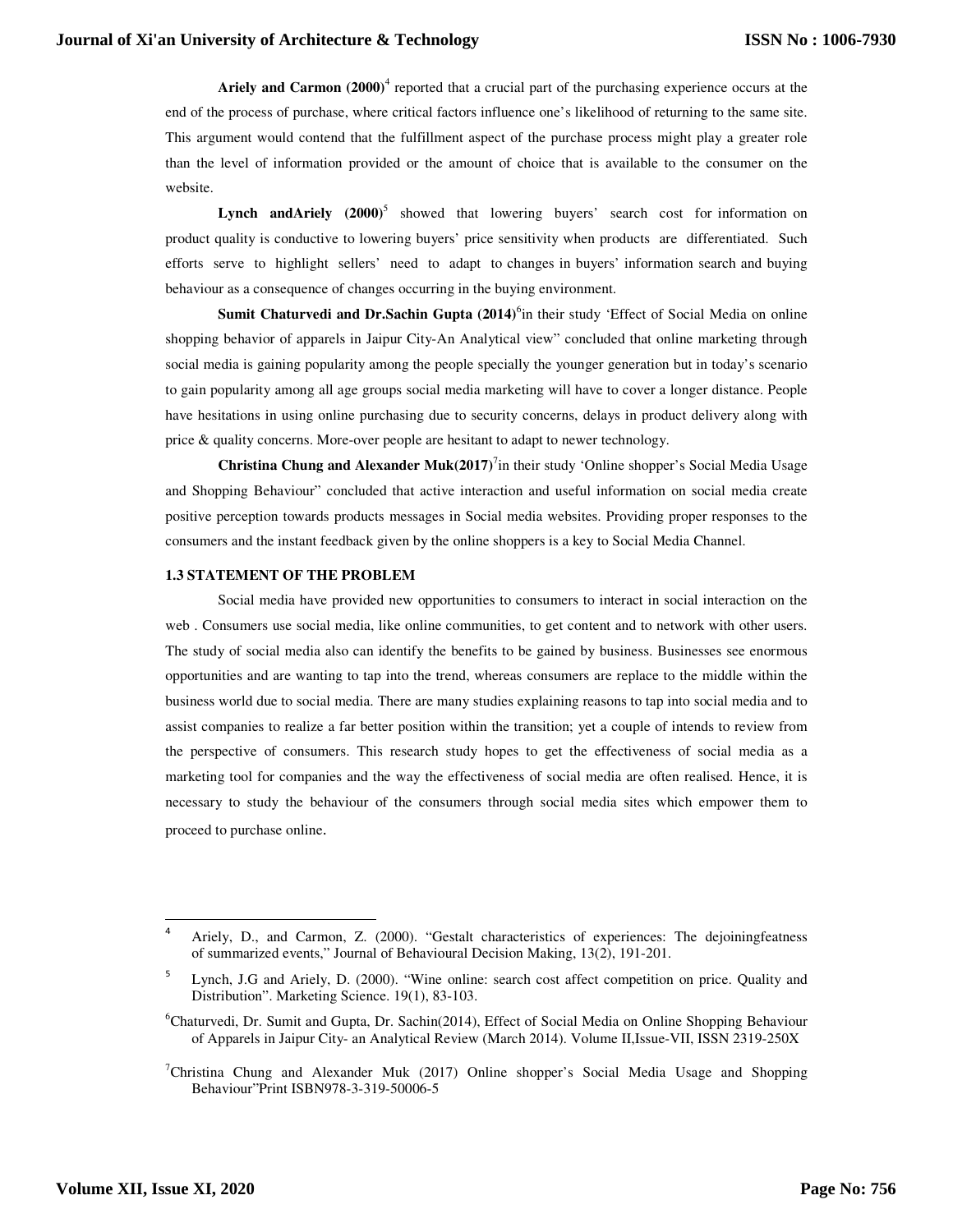## **1.4 OBJECTIVES OF THE STUDY**

Based on the statement of the problem, the researcher has framed the following objectives.

- 1. To study about the kind of products purchased by the e-consumers using Social media sites.
- 2. To analyse the factors influencing the e-consumers while making online purchase through social media sites.
- 3. To determine the satisfaction level of the e-consumers towards the online purchase on social media sites.

## **1.5 METHOD OF DATA COLLECTION**

Primary data is collected through a structured questionnaire prepared according to the objectives of study. Data have been collected from two hundred and ninety four consumers who have minimumone active social media account. These participants are contacted through telephonic interview and questionnaires shared via google sheet due to maintainingthe social distancing.

## **1.6 TECHNIQUE OF DATA COLLECTION**

Collection was done using convenient sampling. In the first phase all respondents were briefed about how to fill up the questionnaire in the scale. The questionnaires were distributed to respondents. Filled questionnaires were collected from respondents for statistical analysis of data.

## **1.7 SAMPLE SIZE**

It refers to the number of respondents selected from the universe to constitute a sample. It comprises of 294 respondents from Coimbatore city spread across various socio-demographic profiles.

## **1.8 SAMPLE UNIT:**

The questionnaire was distributed in Coimbatore, Tamilnadu. The author also developed an online questionnaire and invited participation through email. The target individuals were members of social networking sites such as Facebook, Twitter, Linkedln etc. A total of 320 responses were received, out of which 26 responses were incomplete and 294 responses were finalized for the study.

## **1.9 DATA ANALYSIS**

The data collected from the potential respondents were analyzed by the tools:

- (i) **Analysis of Variance**
- (ii) **Multiple Regression Analysis**

#### **(I) ANALYSIS OF VARIANCE**

The analysis of variance is a powerful statistical tool for tests of significance. The test of significance based on t-distribution is an adequate procedure only for testing the significance of the difference between two sample means. In a situation when we have three or more samples to consider at a time, an alternative procedure is needed for testing the hypothesis that all the samples are drawn from the populations with the same mean. The basic purpose of the analysis of variance is to test the homogeneity of several means.

The ANOVA used for studying the differences among the influence of various categories of one independent variable on a dependent variable is called one-way ANOVA. The ANOVA is designed to test whether a significant difference exists among the three or more sample means. In this analysis, the total variance in a set of data is divided into variation within groups and variation between groups. The analysis of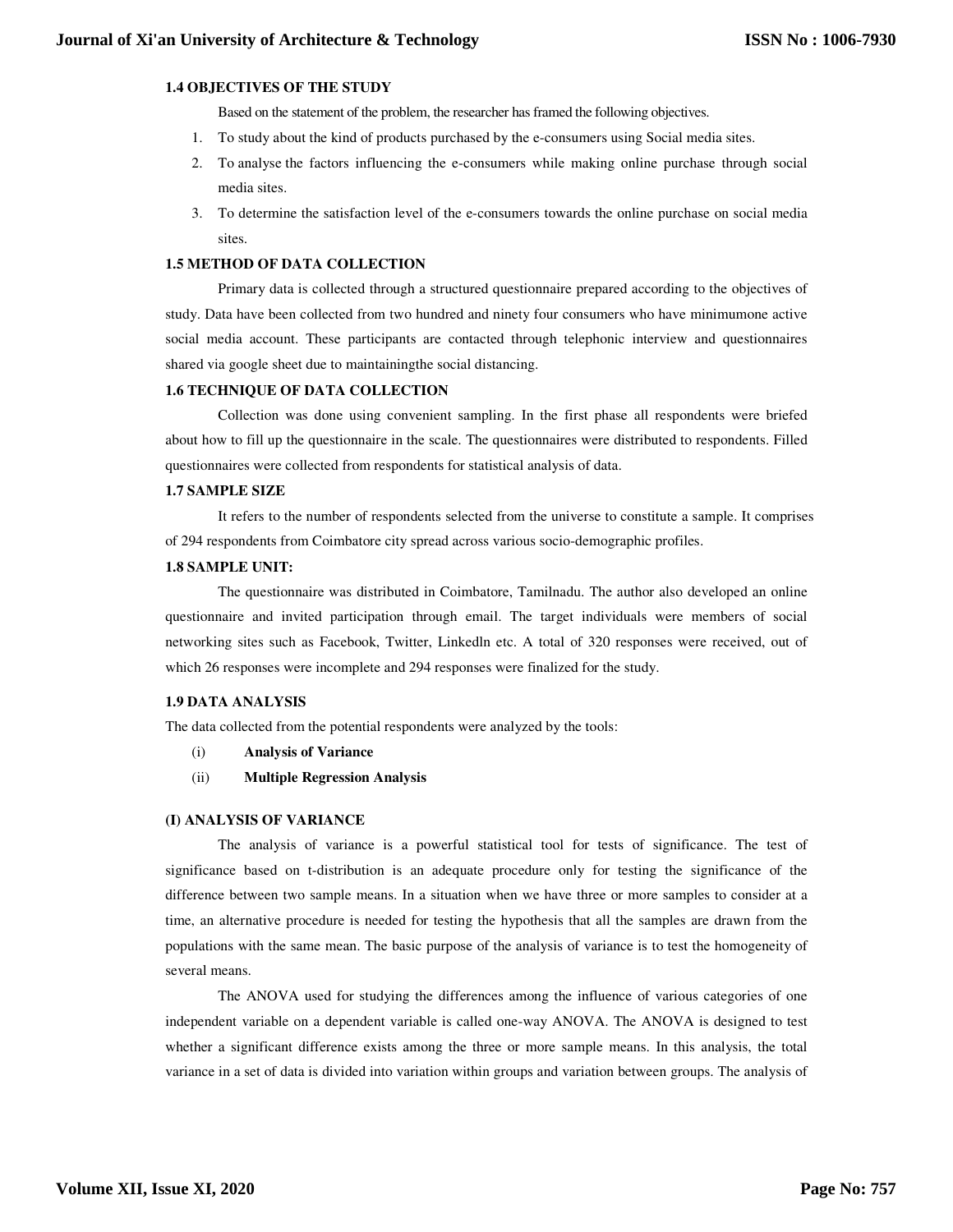variance technique is used when the independent variables are of nominal scales and the dependent variable is metric or least interval scaled.

| -----------------------                                           |     |                |                |         |         |                       |  |  |
|-------------------------------------------------------------------|-----|----------------|----------------|---------|---------|-----------------------|--|--|
|                                                                   | N   | <b>Minimum</b> | <b>Maximum</b> | Sum     | Mean    | <b>Std. Deviation</b> |  |  |
| <b>Overall Opinion</b><br><b>Product</b><br><b>Advertisements</b> | 294 | 10.00          | 46.00          | 8279.00 | 28.1599 | 8.70986               |  |  |

**Descriptive Statistics** 

(Based on the above table Low, Medium, High was arrived)

The above table shows that the shopping behavior scores of respondents vary from a minimum of 10 to a maximum of 46. It is intended to group the respondents into 3 major type's namely low, medium and high level of factors that considers that respondents more at the time of purchasing through Advertisement on Social Media. For this purpose Mean and S.D are calculated. The respondents who have obtained scores of Mean – 0.5 S.D were classified into low purchasing factors that consider and the respondents who score more than Mean+0.5 S.D were classified into high purchasing factors that consider for purchasing through Advertisement on Social Media Sites. The scores of the respondents falling between Mean-0.5 S.D and Mean+0.5S.D are grouped as Medium level of factors that consider for purchasing through Advertisement on Social Media Sites . The various factors that consider for purchasing through Advertisement on Social Media Sites scores were compared across the Low, Medium and High overall factors that consider for purchasing through Advertisement on Social Media Sites of respondents and the results are discussed below.

# **TABLE 1.1 AGE AND KIND OF PRODUCTS PURCHASED THROUGH ADVERTISEMENTS OF SOCIAL MEDIA SITES (TWO-WAY TABLE)**

| AGE                |                    |        | <b>KIND OF PRODUCTS PURCHASED</b><br><b>TRHOUGH ADVERTISEMENT</b> |             |        |  |  |
|--------------------|--------------------|--------|-------------------------------------------------------------------|-------------|--------|--|--|
|                    |                    | LOW    | <b>MEDIUM</b>                                                     | <b>HIGH</b> |        |  |  |
| <b>Below 20</b>    | No. of respondents | 26     | 24                                                                | 33          | 83     |  |  |
| years              | Percentage         | 53.1%  | 52.2%                                                             | 62.3%       | 56.1%  |  |  |
| <b>Between 20-</b> | No. of respondents | 13     | 16                                                                | 15          | 44     |  |  |
| 25 years           | Percentage         | 26.5%  | 34.8%                                                             | 28.3%       | 29.7%  |  |  |
| <b>Between 25-</b> | No. of respondents | 10     | 6                                                                 | 5           | 21     |  |  |
| 30 years           | Percentage         | 20.4%  | $13.0\%$                                                          | 9.4%        | 14.2%  |  |  |
|                    | No. of respondents | 49     | 46                                                                | 53          | 148    |  |  |
| <b>Total</b>       | Percentage         | 100.0% | 100.0%                                                            | 100.0%      | 100.0% |  |  |

Source: Primary Data.

The above table states that overall opinion on kind of products purchased through advertisement with regards to age. The high level of opinion on kind of products purchased through advertisement is high among the age category of below 20 years (62.3 per cent) and low among the between 25-30 years (9.4 per cent). Medium level of opinion on kind of products purchased through advertisement is high among the age category of below 20 years (52.2 per cent) and low among the between 25-30 years (13.0 per cent). Low level of opinion on kind of products purchased through advertisement is high among the age category of below 20 years (53.1 per cent) and low among the between 25-30 years (20.4 per cent). In order to find the relationship between age and overall opinion on kind of products purchased through advertisement, a chi-square test has been employed below.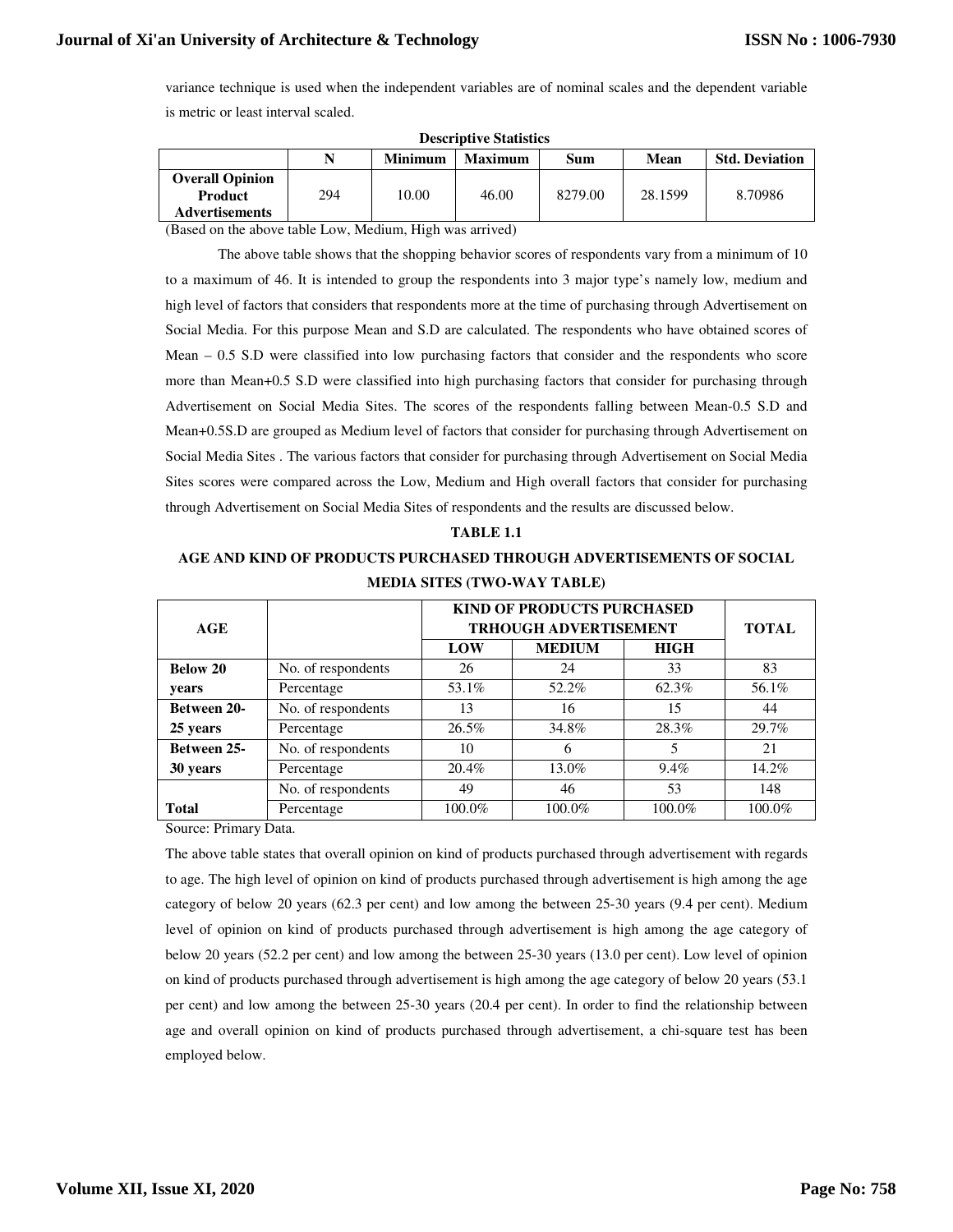## **CHI-SQUARE TEST**

**Null Hypothesis (H0)** there is no relationship between age and kinds of products purchased through advertisements of social media.

| <b>Pearson Chi-Square</b> | <b>Calculated Chi-square Value</b> | DF | P. value | <b>S/NS</b> | <b>Remarks</b> |
|---------------------------|------------------------------------|----|----------|-------------|----------------|
| AGE                       | 13.389                             |    | $.000**$ |             | Rejected       |

## **\*\* - Significant at 1% level S-Significant**

It has been divulged from the chi-square test that the p-value (.000) has been less than 0.01 and the result has significance at 1 per cent level. Hence, the null hypothesis  $(H<sub>0</sub>)$  has been rejected and the alternative hypothesis  $(H_1)$  has been accepted. From the analysis it has been concluded that there is a relationship between age and kinds of products purchased through advertisements of social media.

## **TABLE 1.2**

# **GENDER AND KIND OF PRODUCTS PURCHASED THROUGH ADVERTISEMENTS OF SOCIAL MEDIA SITES (TWO-WAY TABLE)**

| <b>GENDER</b> |                    | <b>KIND OF PRODUCTS PURCHASED</b><br><b>TRHOUGH ADVERTISEMENT</b> |               | <b>TOTAL</b> |        |
|---------------|--------------------|-------------------------------------------------------------------|---------------|--------------|--------|
|               |                    | LOW                                                               | <b>MEDIUM</b> | <b>HIGH</b>  |        |
| Male          | No. of respondents | 26                                                                | 29            | 35           | 90     |
|               | Percentage         | 53.1%                                                             | 63.0%         | 66.0%        | 60.8%  |
| Female        | No. of respondents | 23                                                                | 17            | 18           | 58     |
|               | Percentage         | $46.9\%$                                                          | 37.0%         | 34.0%        | 39.2%  |
| <b>Total</b>  | No. of respondents | 49                                                                | 46            | 53           | 148    |
|               | Percentage         | 100.0%                                                            | 100.0%        | 100.0%       | 100.0% |

The above table states that overall opinion on kind of products purchased through advertisement with regards to gender. The high level of opinion on kind of products purchased through advertisement is high among the male respondents (66.0 per cent) and low among the female respondents (34.0 per cent). Medium level of opinion on kind of products purchased through advertisement is high among the male respondents (63.0 per cent) and low among the female respondents (37.0 per cent). Low level of opinion on kind of products purchased through advertisement is high among the male respondents (53.1 per cent) and low among the female respondents (46.9 per cent). In order to find the relationship between Gender and overall opinion on kind of products purchased through advertisement, a chi-square test has been employed below.

## **CHI-SQUARE TEST**

**Null Hypothesis (H0)** there is no relationship between gender and kinds of products purchased through advertisements of social media.

| <b>Pearson Chi-</b><br><b>Square</b> | <b>Calculated</b><br>Chi-square<br>Value | DF | P. value | <b>S/NS</b> | <b>Remarks</b> |
|--------------------------------------|------------------------------------------|----|----------|-------------|----------------|
| <b>GENDER</b>                        | 1.939                                    |    | $0.00**$ |             | Rejected       |
|                                      |                                          |    |          |             |                |

**\*\* - Significant at 1% level S-Significant** 

It has been divulged from the chi-square test that the p-value (.000) has been less than 0.01 and the result has significance at 1 per cent level. Hence, the null hypothesis  $(H<sub>0</sub>)$  has been rejected and the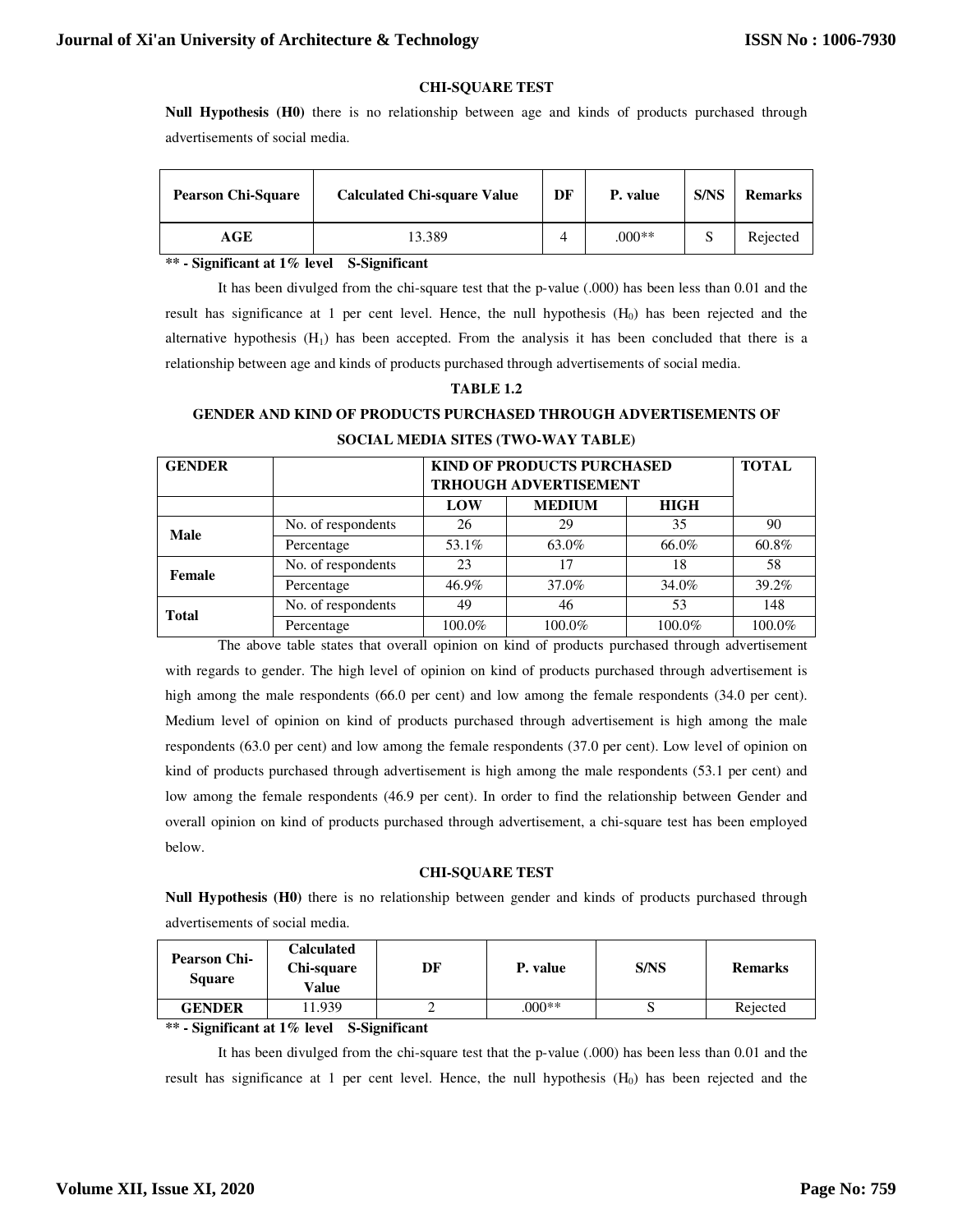alternative hypothesis  $(H_1)$  has been accepted. From the analysis it has been concluded that there is a relationship between gender and kinds of products purchased through advertisements of social media.

| ADVERTISEMENTS OF SOCIAL MEDIA SITES (TWO-WAY TABLE) |                       |        |                                                                   |             |        |  |  |
|------------------------------------------------------|-----------------------|--------|-------------------------------------------------------------------|-------------|--------|--|--|
| <b>EDUCATIONAL</b><br><b>QUALIFICATION</b>           |                       |        | <b>KIND OF PRODUCTS PURCHASED</b><br><b>TRHOUGH ADVERTISEMENT</b> |             |        |  |  |
|                                                      |                       | LOW    | <b>MEDIUM</b>                                                     | <b>HIGH</b> |        |  |  |
| <b>UPTO HSC</b>                                      | No. of<br>respondents | 15     | 8                                                                 | 11          | 34     |  |  |
|                                                      | Percentage            | 30.6%  | 17.4%                                                             | 20.8%       | 23.0%  |  |  |
| <b>UNDER</b><br><b>GRADUATE</b>                      | No. of<br>respondents | 15     | 22                                                                | 32          | 69     |  |  |
|                                                      | Percentage            | 30.6%  | 47.8%                                                             | 60.4%       | 46.6%  |  |  |
| <b>POST GRADUATE</b>                                 | No. of<br>respondents | 11     | 13                                                                | 5           | 29     |  |  |
|                                                      | Percentage            | 22.4%  | 28.3%                                                             | 9.4%        | 19.6%  |  |  |
| <b>OTHERS</b>                                        | No. of<br>respondents | 8      | 3                                                                 | 5           | 16     |  |  |
|                                                      | Percentage            | 16.3%  | $6.5\%$                                                           | 9.4%        | 10.8%  |  |  |
| <b>Total</b>                                         | No. Of<br>respondents | 49     | 46                                                                | 53          | 148    |  |  |
|                                                      | Percentage            | 100.0% | 100.0%                                                            | 100.0%      | 100.0% |  |  |

**TABLE 1.3 EDUCATIONAL QUALIFICATION AND KIND OF PRODUCTS PURCHASED THROUGH** 

The above table states that overall opinion on kind of products purchased through advertisement with regards to Educational qualification. The high level of opinion on kind of products purchased through advertisement is high among the under graduate respondents (60.4 per cent) and low among the post graduates and other qualified respondents (9.4 per cent). Medium level of opinion on kind of products purchased through advertisement is high among the under graduates respondents (47.8 per cent) and low among the other qualified respondents (6.5 per cent). Low level of opinion on kind of products purchased through advertisement is high among the respondents who completed Upto HSC and under graduates (30.6 per cent) and low among the other qualified respondents (16.3 per cent). In order to find the relationship between Educational qualification and overall opinion on kind of products purchased through advertisement, a chi-square test has been employed below.

#### **CHI-SQUARE TEST**

**Null Hypothesis (H0)** there is no relationship between educational qualification and kind of products purchased through advertisements of social media.

| <b>Pearson Chi-Square</b> | Calculated<br>Chi-square<br>Value | DF | P. value | S/NS | <b>Remarks</b> |
|---------------------------|-----------------------------------|----|----------|------|----------------|
| <b>EDUCATIONAL</b>        | 13.855                            |    | $.031*$  |      | Rejected       |
| <b>OUALIFICATION</b>      |                                   |    |          |      |                |

It has been divulged from the chi-square test that the p-value (.031) has been less than 0.01 and the result has significance at 1 per cent level. Hence, the null hypothesis  $(H<sub>0</sub>)$  has been rejected and the alternative hypothesis  $(H_1)$  has been accepted. From the analysis it has been concluded that there is a relationship between educational qualification and kind of products purchased through advertisements of social media.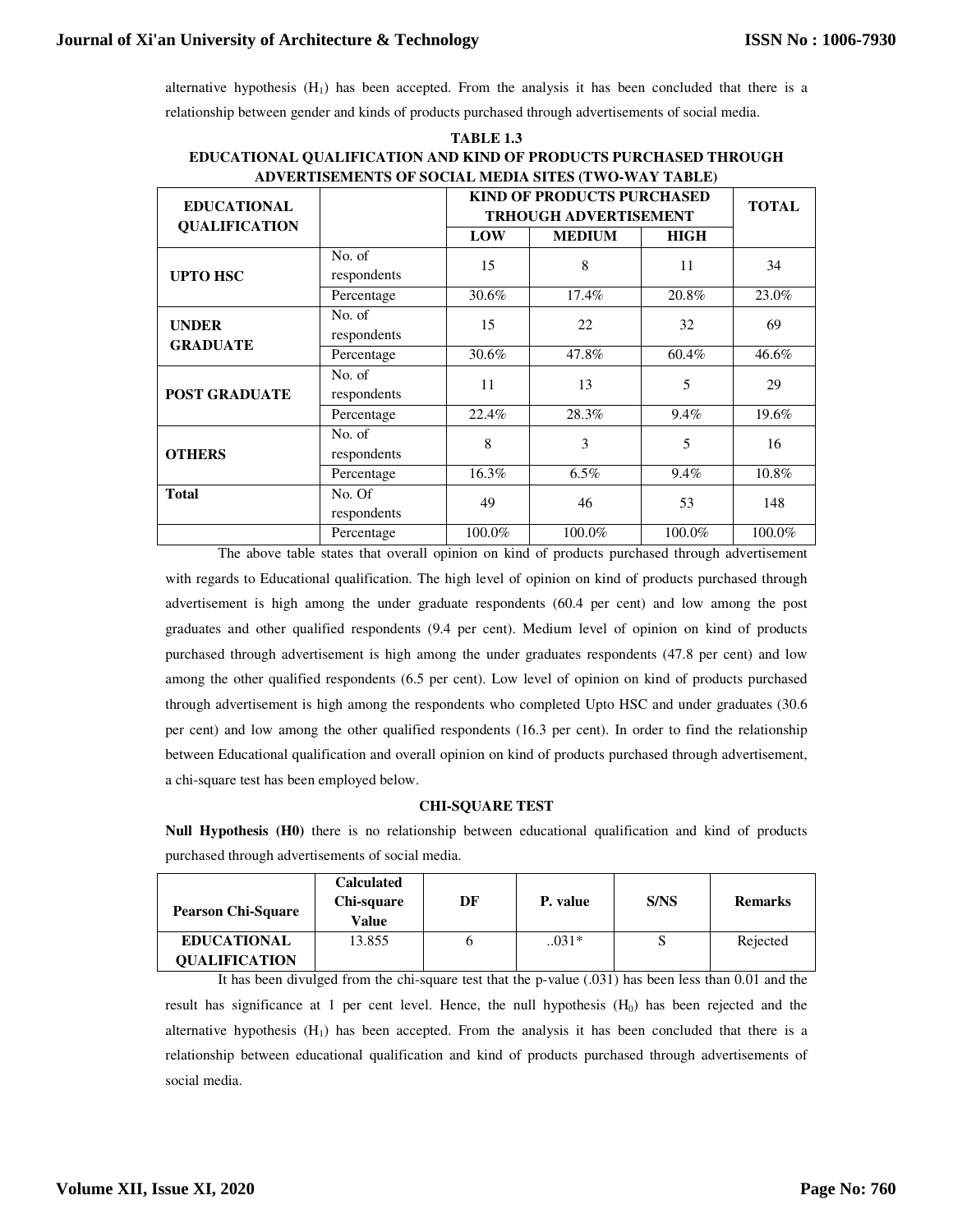## **TABLE 1.4**

| <b>OCCUPATIONAL</b>                |                       | <b>KIND OF PRODUCTS PURCHASED</b> | <b>TOTAL</b>                                  |                |          |
|------------------------------------|-----------------------|-----------------------------------|-----------------------------------------------|----------------|----------|
| <b>STATUS</b>                      |                       | LOW                               | <b>TRHOUGH ADVERTISEMENT</b><br><b>MEDIUM</b> | <b>HIGH</b>    |          |
| <b>STUDENT</b>                     | No. of<br>respondents | 31                                | 28                                            | 39             | 98       |
|                                    | Percentage            | 63.3%                             | 60.9%                                         | 73.6%          | 66.2%    |
| <b>BUSINESS MAN</b>                | No. of<br>respondents | $\overline{c}$                    | 8                                             | 5              | 15       |
|                                    | Percentage            | $4.1\%$                           | 17.4%                                         | 9.4%           | $10.1\%$ |
| <b>GOVERNMENT</b>                  | No. of<br>respondents | 11                                | 8                                             | 7              | 26       |
| <b>EMPLOYEES</b>                   | Percentage            | 22.4%                             | 17.4%                                         | 13.2%          | 17.6%    |
| <b>PRIVATE</b><br><b>EMPLOYEES</b> | No. of<br>respondents | 5                                 | $\overline{2}$                                | $\overline{c}$ | 9        |
|                                    | Percentage            | 10.2%                             | $4.3\%$                                       | 3.8%           | 6.1%     |
| <b>Total</b>                       | No. of<br>respondents | 49                                | 46                                            | 53             | 148      |
|                                    | Percentage            | 100.0%                            | 100.0%                                        | 100.0%         | 100.0%   |

# **OCCUPATIONAL STATUS AND KIND OF PRODUCTS PURCHASED THROUGH ADVERTISEMENTS OF SOCIAL MEDIA SITES (TWO-WAY TABLE)**

The above table states that overall opinion on kind of products purchased through advertisement with regards to occupational status. The high level of opinion on kind of products purchased through purchased through advertisement is high among the students (73.6 per cent) and low among the private employees (3.8 per cent). Medium level of opinion on kind of products purchased through advertisement is high among the student (60.9 per cent) and low among the private employees (4.3 per cent). Low level of opinion on kind of products purchased through advertisement is high among the students (63.3 per cent) and low among the business man (4.1 per cent). In order to find the relationship between Occupational status and overall opinion on kind of products purchased through advertisement, a chi-square test has been employed below.

## **CHI-SQUARE TEST**

**Null Hypothesis (H0) there** is no relationship between occupational status and kind of products purchased through advertisements of social media.

| <b>Pearson Chi-Square</b> | <b>Calculated</b><br>Chi-square<br>Value | DF | P. value | S/NS | <b>Remarks</b> |
|---------------------------|------------------------------------------|----|----------|------|----------------|
| <b>OCCUPATIONAL</b>       | 18.185                                   |    | $.021*$  |      | Rejected       |
| <b>STATUS</b>             |                                          |    |          |      |                |

It has been divulged from the chi-square test that the p-value (.021) has been less than 0.01 and the result has significance at 1 per cent level. Hence, the null hypothesis  $(H<sub>0</sub>)$  has been rejected and the alternative hypothesis  $(H_1)$  has been accepted. From the analysis it has been concluded that there is a relationship between occupational status and kind of products purchased through advertisements of social media.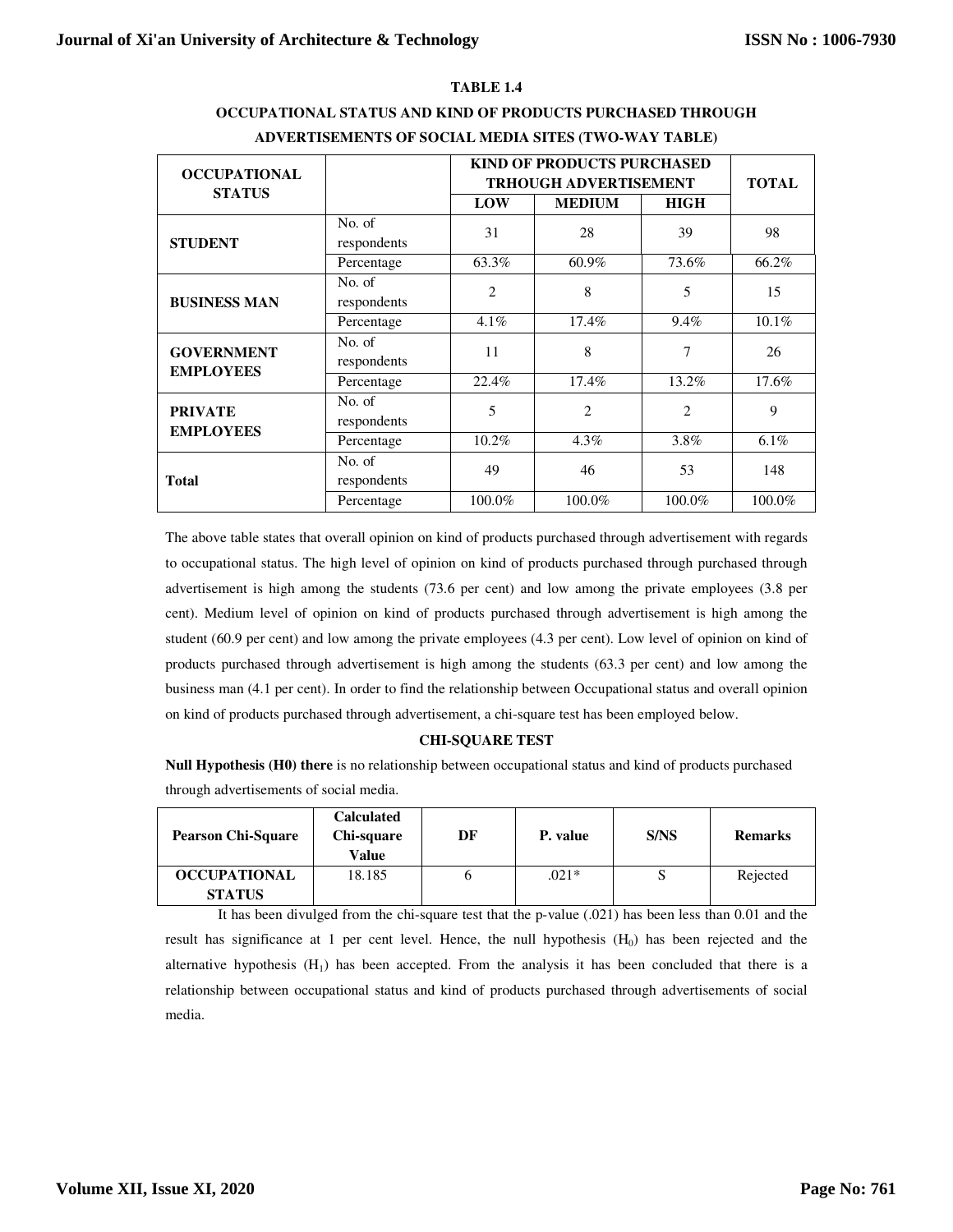## **TABLE 1.5**

| Annual income  |                    |        | <b>KIND OF PRODUCTS PURCHASED</b><br><b>TRHOUGH ADVERTISEMENT</b> |             |        |  |  |
|----------------|--------------------|--------|-------------------------------------------------------------------|-------------|--------|--|--|
|                |                    | LOW    | <b>MEDIUM</b>                                                     | <b>HIGH</b> |        |  |  |
| Less than      | No. of respondents | 21     | 12                                                                | 19          | 52     |  |  |
| Rs.2,00,000    | Percentage         | 42.9%  | 26.1%                                                             | 35.8%       | 35.1%  |  |  |
| <b>Between</b> | No. of respondents | 13     | 16                                                                | 14          | 43     |  |  |
| Rs.2,00,000 to | Percentage         | 26.5%  | 34.8%                                                             | $26.4\%$    | 29.1%  |  |  |
| Rs.4,00,000    |                    |        |                                                                   |             |        |  |  |
| <b>Between</b> | No. of respondents | 9      | 10                                                                | 12          | 31     |  |  |
| Rs.4,00,000 to | Percentage         | 18.4%  | 21.7%                                                             | 22.6%       | 20.9%  |  |  |
| Rs.6,00,000    |                    |        |                                                                   |             |        |  |  |
| More than      | No. of respondents | 6      | 8                                                                 | 8           | 22     |  |  |
| Rs.6,00,000    | Percentage         | 12.2%  | 17.4%                                                             | 15.1%       | 14.9%  |  |  |
| <b>TOTAL</b>   | No. of respondents | 49     | 46                                                                | 53          | 148    |  |  |
|                | Percentage         | 100.0% | 100.0%                                                            | 100.0%      | 100.0% |  |  |

# **ANNUAL INCOME AND KIND OF PRODUCTS PURCHASED THROUGH ADVERTISEMENTS OF SOCIAL MEDIA SITES (TWO-WAY TABLE)**

The above table states that overall opinion on kind of products purchased through advertisement with regards to annual income. The high level of opinion on kind of products purchased through advertisement is high among the respondents who earn Less than rs.2,00,000 (35.8 per cent) and low among the respondents who earn More than Rs.6,00,000 (3.8 per cent). Medium level of opinion on kind of products purchased through advertisement is high among the respondents who earn Between rs.2,00,000 to rs.4,00,000(34.8 per cent) and low among the respondents who earn More than Rs.6,00,000 (17.4 per cent). Low level of opinion on kind of products purchased through advertisement is high among the respondents who earn Less than Rs.2,00,000 (42.9 per cent) and low among the respondents who earn More than Rs.6,00,000 (12.2 per cent). In order to find the relationship between Annual income and overall opinion on kind of products purchased through advertisement, a chi-square test has been employed below.

#### **CHI-SQUARE TEST**

**Null Hypothesis (H0)** there is no relationship between annual income and kind of products purchased through advertisements of social media.

| <b>Pearson Chi-</b><br><b>Square</b> | <b>Calculated</b><br>Chi-square<br>Value | DF | P. value | S/NS | <b>Remarks</b> |
|--------------------------------------|------------------------------------------|----|----------|------|----------------|
| <b>ANNUAL</b><br><b>INCOME</b>       | 13.33                                    |    | $.041*$  |      | Rejected       |

It has been divulged from the chi-square test that the p-value (.041) has been less than 0.01 and the result has significance at 1 per cent level. Hence, the null hypothesis  $(H<sub>0</sub>)$  has been rejected and the alternative hypothesis  $(H_1)$  has been accepted. From the analysis it has been concluded that there is a relationship between annual income and kind of products purchased through advertisements of social media.

## **(II) MULTIPLE REGRESSION ANALYSIS**

Multiple regression co-efficient measures separately the relationship between two variables in such a way that the effects of other related variables are eliminated, In other words, it measures the relation between a dependent variable and a particular independent variable by holding all other variables constant. Thus, each multiple regression co-efficient measures the effect of its independent variable on the dependent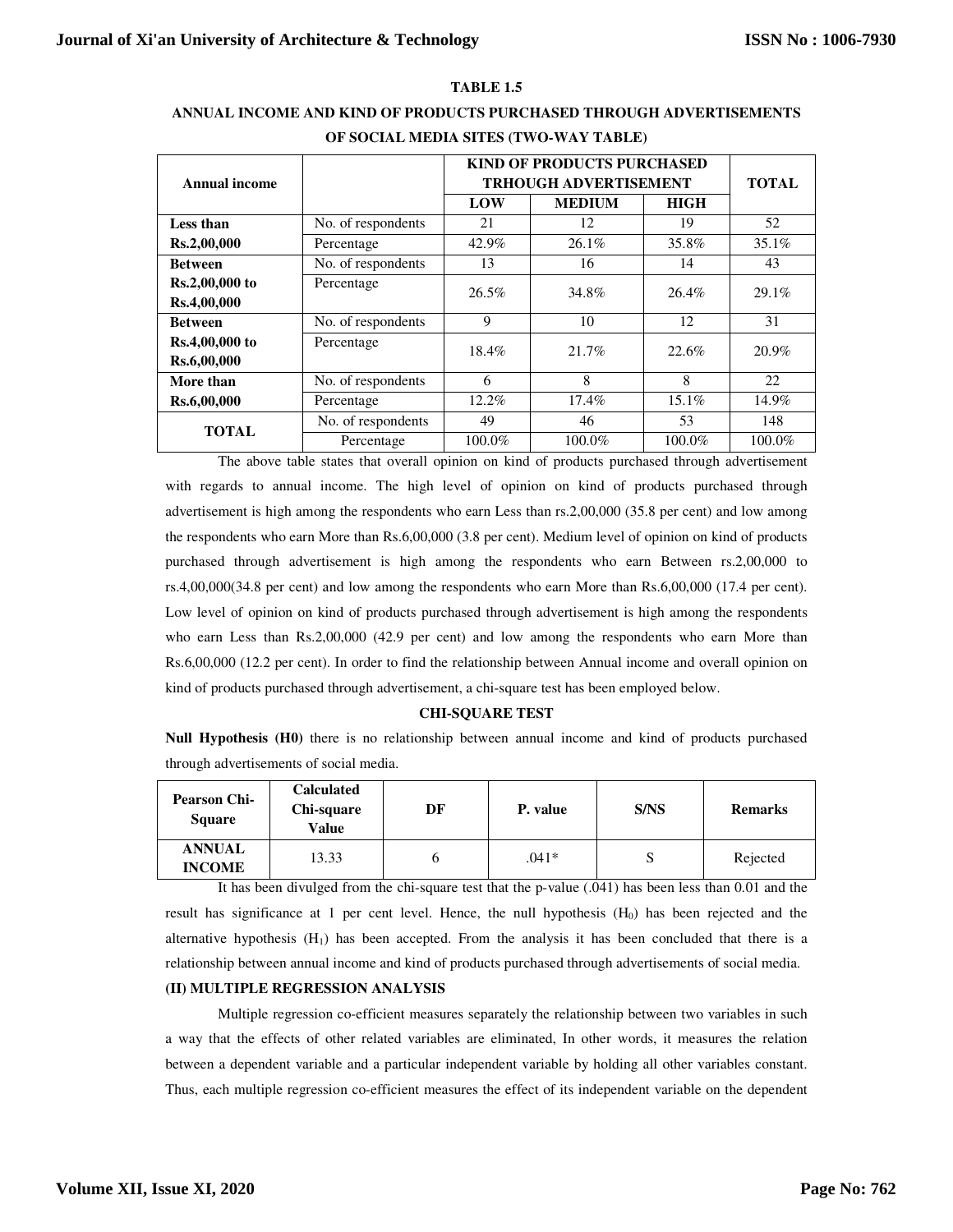variable. Multiple regression analysis of level of preference towards cause related marketing products (Y) was performed with variables and Age(X<sub>1</sub>), Gender (X<sub>2</sub>), Educational Level (X<sub>3</sub>), Occupational status(X<sub>4</sub>), Annual income of your family  $(X_5)$ , Sources of information  $(X_6)$ , Mode of use  $(X_7)$ , Experience  $(X_8)$ , Time spent  $(X_9)$ , and How often click social media sites  $(X_{10})$  the following regression model is fitted for performance:

 $X = b0 + b1X1 + b2X2 + b3X3 + \ldots$ 

Where b1, b2... and b9 are partial regression coefficients; bo-constant the results are presented in the following table.

#### **TABLE 2.1**

## **MULTIPLE REGRESSION ANALYSIS OF THE SELECTED VARIABLES WITH LEVEL OF SATISFACTION TOWARDS MAKING THE ONLINE PURCHASE**

|                                  | Standardized |              |         | S/NS      |
|----------------------------------|--------------|--------------|---------|-----------|
|                                  | Coefficients |              |         |           |
|                                  | <b>BETA</b>  | $\mathbf{t}$ | P.value |           |
| (Constant)                       |              | 7.620        | .000    |           |
| Age                              | $-.128$      | $-1.668$     | .097    | <b>NS</b> |
| Gender                           | .034         | .573         | .567    | <b>NS</b> |
| <b>Educational qualification</b> | .079         | 1.126        | .261    | <b>NS</b> |
| Occupational status              | .108         | 1.314        | .190    | NS        |
| Annual income of your family     | .111         | 1.779        | .076    | <b>NS</b> |
| Sources of information           | .012         | .194         | .846    | <b>NS</b> |
| Modes Of Use                     | .141         | 2.168        | .031    | S.        |
| Experience                       | $-.065$      | $-1.028$     | .305    | <b>NS</b> |
| Time spent                       | $-.001$      | $-.022$      | .982    | <b>NS</b> |
| How often click social media     | .140         | 2.248        | .025    | S         |
| sites                            |              |              |         |           |
| $\mathbf{R}^2$                   |              |              |         | 0.520     |
| <b>ANOVA</b>                     |              |              |         | 3.085     |
| <b>SIG</b>                       |              |              |         | .001      |

**SOURCE: PRIMARY DATA** \*\* p < 0.01, \* p < 0.05 S-Significant NS- Not significant

|       |            |                | <b>ANOVA</b> |             |       |      |
|-------|------------|----------------|--------------|-------------|-------|------|
| Model |            | Sum of Squares | Df           | Mean Square | F     | Sig. |
|       | Regression | 12.803         | 10           | 1.280       | 3.085 | .001 |
|       | Residual   | 112.893        | 272          | .415        |       |      |
|       | Total      | 125.696        | 282          |             |       |      |

\*\*p < 0.01, \*p < 0.05 S-Significant

It is clear that, the Adjusted R Square value of model accounts for 52 per cent of variance – a good model and the Standardized Beta Coefficients give a measure of the contribution of each variable to the model. A large value indicates that a unit change in this predictor variable has a large effect on the criterion variable. The t and Sig (p) values give a rough indication of the impact of each predictor variable namely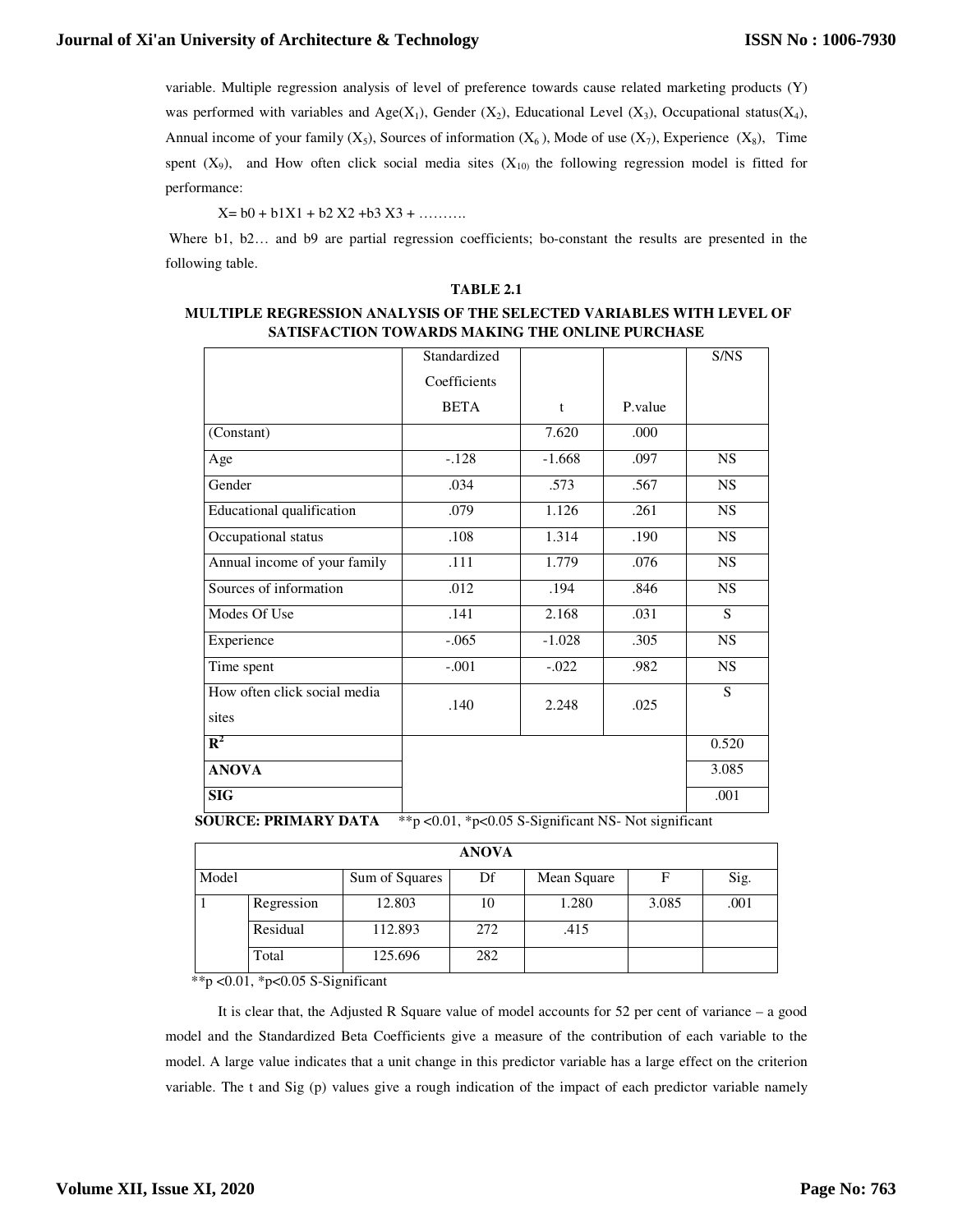Mode of use (t- 2.168, p- 0.03, p< 0.05), and How often click social media sites (t-2.248, p- 0.025, p< 0.05). It found that p value suggested that a predictor variable is having a large impact on the criterion variable. Hence, over all ANOVA results, which assesses the overall significance of this model (F- 3.085, p value- 0.00, p<0.01). This model is statistically significant.

## **TABLE 2.2**

# **MULTIPLE REGRESSION ANALYSIS OF THE SELECTED VARIABLES WITH FACTORS INFLUENCING WHILE MAKING ONLINE PURCHASE THROUGH SOCIAL MEDIA**

## **WEBSITES**

| <b>FACTORS</b>                                                                                                                                                                                                                                                                                                                                                                                                                                                                           | <b>Standardized</b><br><b>Coefficients</b><br><b>BETA</b> | T        | <b>P.VALUE</b> | <b>S/NS</b> |
|------------------------------------------------------------------------------------------------------------------------------------------------------------------------------------------------------------------------------------------------------------------------------------------------------------------------------------------------------------------------------------------------------------------------------------------------------------------------------------------|-----------------------------------------------------------|----------|----------------|-------------|
| (Constant)                                                                                                                                                                                                                                                                                                                                                                                                                                                                               |                                                           | 10.417   | .000           |             |
| Age                                                                                                                                                                                                                                                                                                                                                                                                                                                                                      | $-.107$                                                   | $-1.409$ | .160           | NS.         |
| Gender                                                                                                                                                                                                                                                                                                                                                                                                                                                                                   | $-.042$                                                   | $-.734$  | .463           | NS.         |
| Educational                                                                                                                                                                                                                                                                                                                                                                                                                                                                              | $-.137$                                                   | $-1.985$ | .048           | S           |
| Occupational status                                                                                                                                                                                                                                                                                                                                                                                                                                                                      | .192                                                      | 2.384    | .018           | S           |
| Annual income of your family                                                                                                                                                                                                                                                                                                                                                                                                                                                             | .002                                                      | .039     | .969           | <b>NS</b>   |
| Sources of information                                                                                                                                                                                                                                                                                                                                                                                                                                                                   | .031                                                      | .522     | .602           | <b>NS</b>   |
| Modes of use                                                                                                                                                                                                                                                                                                                                                                                                                                                                             | .204                                                      | 3.181    | .002           | S           |
| Experience                                                                                                                                                                                                                                                                                                                                                                                                                                                                               | $-.110$                                                   | $-1.770$ | .078           | <b>NS</b>   |
| Time spent                                                                                                                                                                                                                                                                                                                                                                                                                                                                               | $-.109$                                                   | $-1.792$ | .074           | NS.         |
| How often click social media<br>sites                                                                                                                                                                                                                                                                                                                                                                                                                                                    | $-.098$                                                   | $-1.595$ | .112           | <b>NS</b>   |
| $R^2$                                                                                                                                                                                                                                                                                                                                                                                                                                                                                    |                                                           |          |                | 0.530       |
| <b>ANOVA</b>                                                                                                                                                                                                                                                                                                                                                                                                                                                                             |                                                           |          |                | 4.412       |
| <b>SIG</b><br>$\frac{1}{2} \left( \frac{1}{2} \right) \left( \frac{1}{2} \right) \left( \frac{1}{2} \right) \left( \frac{1}{2} \right) \left( \frac{1}{2} \right) \left( \frac{1}{2} \right) \left( \frac{1}{2} \right) \left( \frac{1}{2} \right) \left( \frac{1}{2} \right) \left( \frac{1}{2} \right) \left( \frac{1}{2} \right) \left( \frac{1}{2} \right) \left( \frac{1}{2} \right) \left( \frac{1}{2} \right) \left( \frac{1}{2} \right) \left( \frac{1}{2} \right) \left( \frac$ | $\sim$ $\sim$                                             |          | $   -$         | $0.000**$   |

**SOURCE: PRIMARY DATA** \*\* p < 0.01, \* p < 0.05 S-Significant NS- Not significant

| <b>ANOVA</b> <sup>a</sup> |            |                |     |             |       |      |  |  |
|---------------------------|------------|----------------|-----|-------------|-------|------|--|--|
|                           | Model      | Sum of Squares | Df  | Mean Square | F     | Sig. |  |  |
|                           | Regression | 24.553         | 10  | 2.455       | 4.142 | .000 |  |  |
|                           | Residual   | 161.221        | 272 | .593        |       |      |  |  |
|                           | Total      | 185.774        | 282 |             |       |      |  |  |

\*\*p <0.01, \*p<0.05 S-Significant

It is clear that, the Adjusted R Square value of model accounts for 53 per cent of variance – a good model and the Standardized Beta Coefficients give a measure of the contribution of each variable to the model. A large value indicates that a unit change in this predictor variable has a large effect on the criterion variable. The t and Sig (p) values give a rough indication of the impact of each predictor variable namely Educational Level (t- -1.985, p- 0.048, p< 0.05), Occupational status (t - -2.384,p - 0.000, p<0.01) and Mode of use (t -3.181, p- 0.002, p< 0.01). It found that p value suggested that a predictor variable is having a large impact on the criterion variable. Hence, over all ANOVA results, which assesses the overall significance of this model (F- 4.412, p value- 0.00, p<0.01). This model is statistically significant.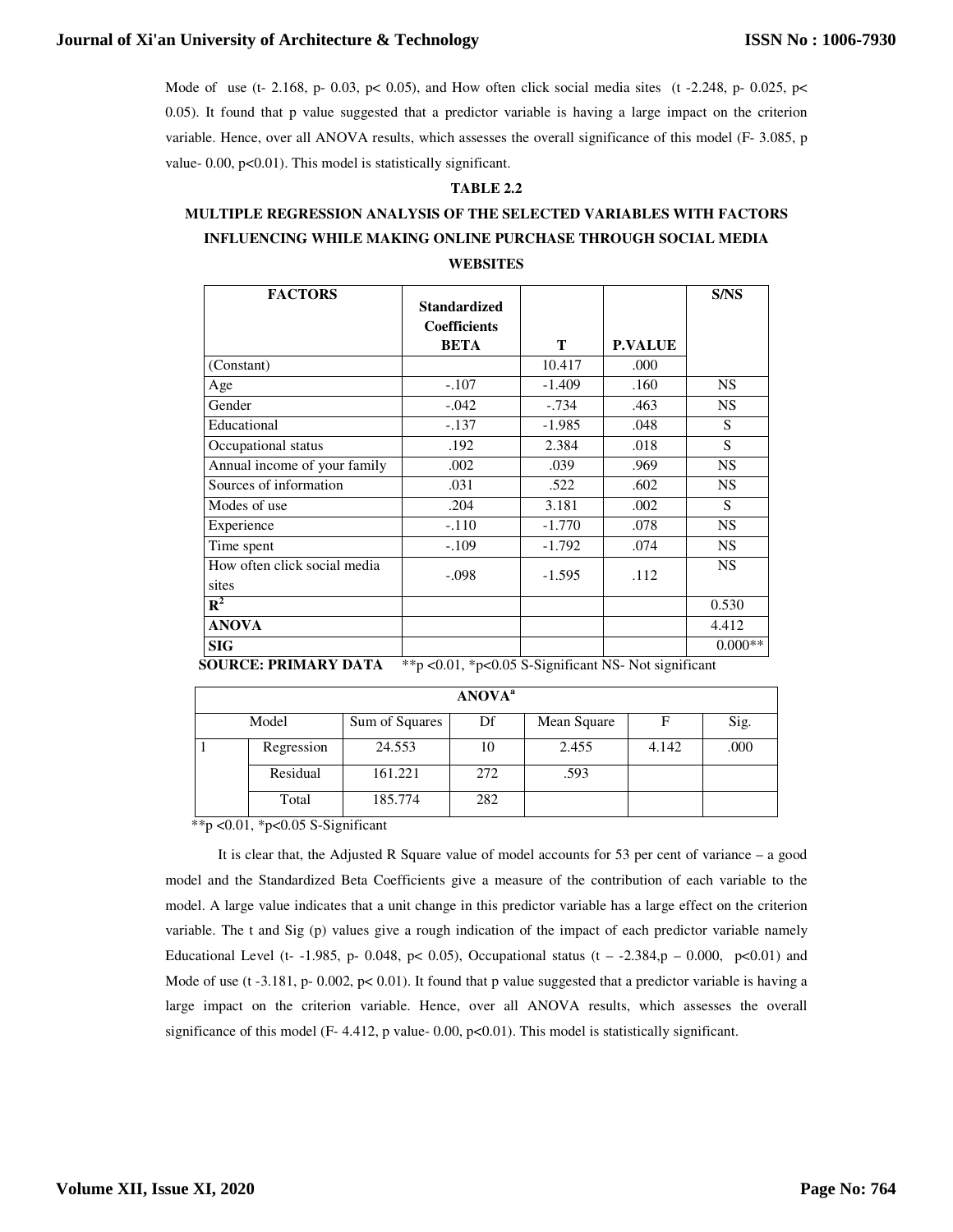## **TABLE 2.3**

## **MULTIPLE REGRESSION ANALYSIS OF THE SELECTED VARIABLES WITH PRODUCT ADVERTISEMENT VIEW BY E-CONSUMERS**

|       |                                       | Standardized                                              |          |                |           |
|-------|---------------------------------------|-----------------------------------------------------------|----------|----------------|-----------|
|       |                                       | Coefficients                                              | T        | <b>P.VALUE</b> | S/NS      |
| Model |                                       | Beta                                                      |          |                |           |
| 1     | (Constant)                            |                                                           | 5.837    | .000           |           |
|       | Age                                   | $-.052$                                                   | $-.687$  | .492           | <b>NS</b> |
|       | Gender                                | .144                                                      | 2.512    | .013           | S         |
|       | Educational qualification             | $-0.013$                                                  | $-.187$  | .852           | <b>NS</b> |
|       | Occupational status                   | .038                                                      | .470     | .639           | <b>NS</b> |
|       | Annual income of your<br>family       | $-.008$                                                   | $-.133$  | .895           | <b>NS</b> |
|       | Sources of information                | .033                                                      | .552     | .582           | <b>NS</b> |
|       | Modes Of Use                          | $-.102$                                                   | $-1.609$ | .109           | <b>NS</b> |
|       | Experience                            | .198                                                      | 3.200    | .002           | S         |
|       | Time spent                            | $-.177$                                                   | $-2.944$ | .004           | S         |
|       | How often click social<br>media sites | .146                                                      | 2.400    | .017           | S         |
|       | $\mathbb{R}^2$                        |                                                           |          |                | 0.560     |
|       | <b>ANOVA</b>                          |                                                           |          |                | 4.584     |
|       | SIG                                   |                                                           |          |                | $0.000**$ |
|       | <b>SOURCE: PRIMARY DATA</b>           | ** p < 0.01, * p < 0.05 S-Significant NS- Not significant |          |                |           |

| <b>ANOVA</b> <sup>a</sup> |            |                |     |             |       |      |
|---------------------------|------------|----------------|-----|-------------|-------|------|
| Model                     |            | Sum of Squares | Df  | Mean Square | F     | Sig. |
|                           | Regression | 26.382         | 10  | 2.638       | 4.584 | .000 |
|                           | Residual   | 156.530        | 272 | .575        |       |      |
|                           | Total      | 182.912        | 282 |             |       |      |

\*\*p < 0.01, \*p < 0.05 S-Significant

It is clear that, the Adjusted R Square value of model accounts for 56 per cent of variance – a good model and the Standardized Beta Coefficients give a measure of the contribution of each variable to the model. A large value indicates that a unit change in this predictor variable has a large effect on the criterion variable. The t and Sig (p) values give a rough indication of the impact of each predictor variable namely Gender (t- 2.512, p- 0.013, p< 0.05), Experience (t -3.200,p - 0.002, p<0.01), Time spent (t - -2.944,p -0.004, p<0.01) and how often social media sites (t-2.400, p- 0.017, p<0.01). It found that p value suggested that a predictor variable is having a large impact on the criterion variable. Hence, over all ANOVA results, which assesses the overall significance of this model  $(F- 4.4584, p$  value- 0.00,  $p<0.01$ ). This model is statistically significant.

## **1.10 FINDINGS**

The following are some of the important findings of this study:

## **I) ANALYSIS OF VARIANCE**

- $\triangleright$  There is a relationship between age and kinds of products purchased through advertisements of social media.
- $\triangleright$  There is a relationship between gender and kinds of products purchased through advertisements of social media.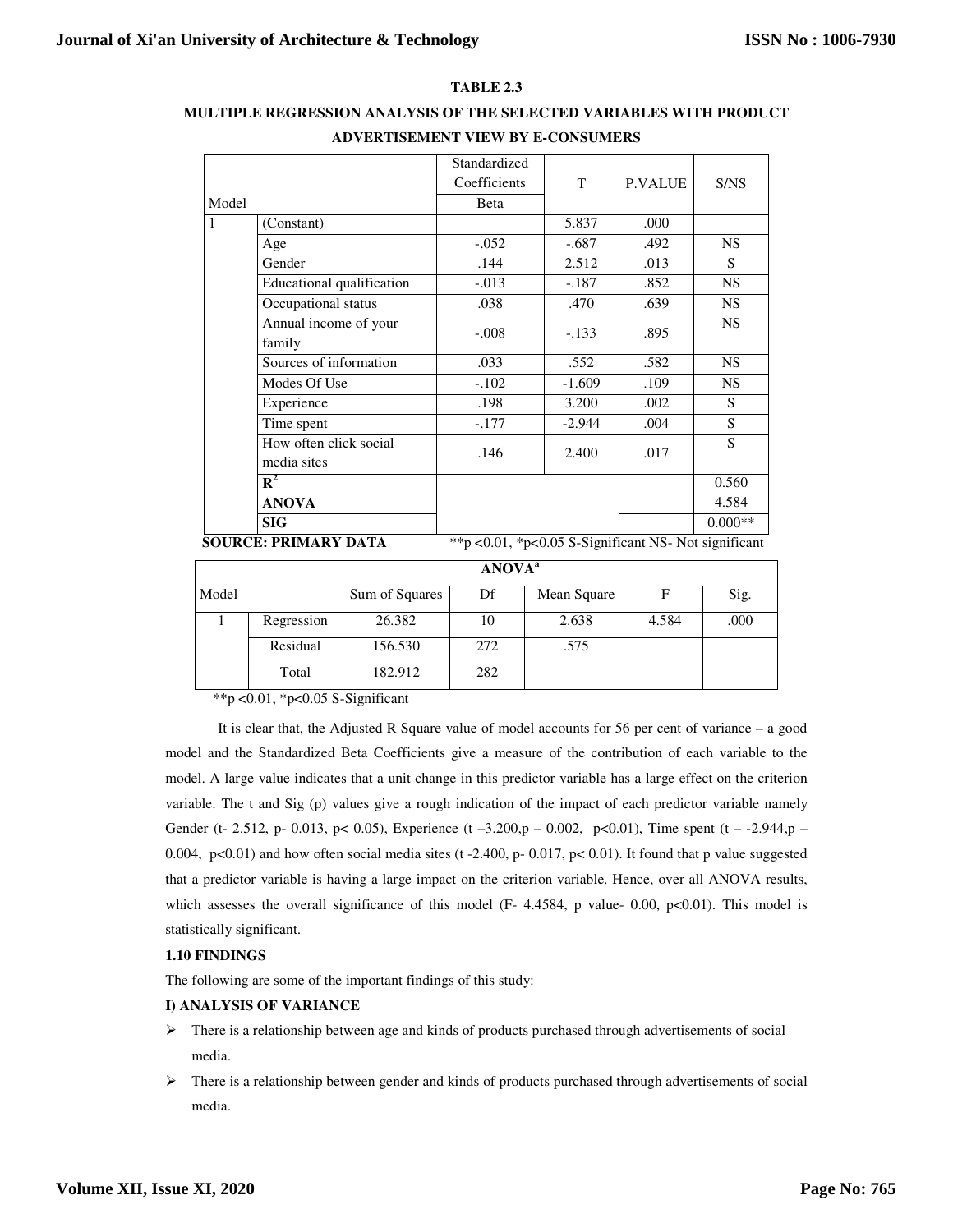## **Journal of Xi'an University of Architecture & Technology**

- $\triangleright$  There is a relationship between educational qualification and kind of products purchased through advertisements of social media.
- $\triangleright$  There is a relationship between occupational status and kind of products purchased through advertisements of social media.
- $\triangleright$  There is a relationship between annual income and kind of products purchased through advertisements of social media.

#### **II) MULTIPLE REGRESSION ANALYSIS**

 **Multiple regression analysis of the selected variables with level of satisfaction towards making the online purchase -** 

It is found that p value suggested that a predictor variable is having a large impact on the criterion variable. Hence, over all ANOVA results, which assesses the overall significance of this model (F-3.085, p value- 0.00, p<0.01). The model is statistically significant.

 **Multiple regression analysis of the selected variables with factors influencing while making online purchase through social media websites -** 

It is found that p value suggested that a predictor variable is having a large impact on the criterion variable. Hence, over all ANOVA results, which assesses the overall significance of this model (F-4.412, p value- 0.00,  $p<0.01$ ). The model is statistically significant.

 **Multiple regression analysis of the selected variables with product advertisement view by econsumers -** 

It is found that p value suggested that a predictor variable is having a large impact on the criterion variable. Hence, over all ANOVA results, which assesses the overall significance of this model (F-4.4584, p value- 0.00, p<0.01). The model is statistically significant.

#### **1.11 SUGGESTIONS**

Social media has added value to today's marketing is by bridging up the post-purchase word of mouth with the consideration stage of the buyer decision process, which has extended purchase funnel. Specifically, thanks to the word of mouth and user-generated contents on social media, the "talks" are ready to generate an experiential data for prospects; however, the findings have shown that the word of mouth would be insufficient for the influence due to unwillingness to share the knowledge via social media. within the perspective of marketers, this pitfall may function a bottleneck in association with marketing via social media; thus, marketers should identify the rationale of this particular negative feelings among consumers and initiate consumers to participate within the conversations.

#### **1.12 CONCLUSION**

Increasing use of social media worldwide has led to the assumption that this is often a valuable tool in supporting consumer engagement. Companies are continually looking to new methods for reaching consumers and for shaping consumer behaviours, including brand loyalty and intention to buy for . To conclude, from the findings of this research, it can be observed that consumers in Coimbatore are actively utlilizing social media platforms as a tool in validating of the purchase decisions; however, consumers are deemed to be inactive in sharing their word of mouth to others with the available social media platforms. The social networks have a role in influencing the behavior of consumers in the virtual environment, particularly